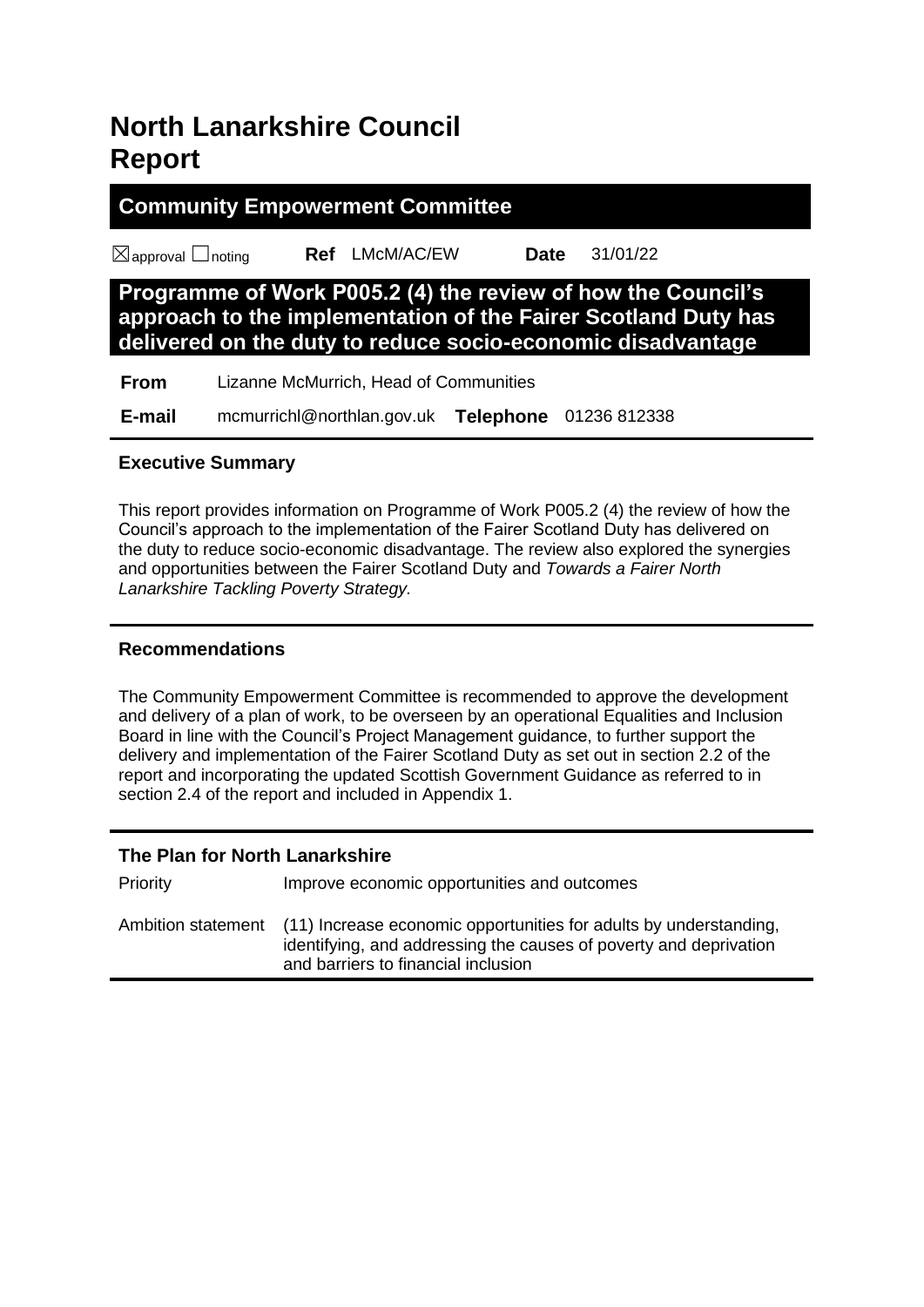# **1. Background**

- 1.1 Committee is reminded of the report to Policy and Strategy Committee in September 2021 that set out the arrangements in terms of Programme of Work P005.2 (4) to carry out a review of how the Council's approach to the implementation of the Fairer Scotland Duty has delivered on the duty to reduce socio-economic disadvantage. The review also explored the synergies and opportunities between the Fairer Scotland Duty and the Tackling Poverty Strategy. The outcome of the review is the subject of this report.
- 1.2 The Fairer Scotland Duty places a legal responsibility on particular public bodies in Scotland to actively consider (pay due regard to) how they can reduce inequalities of outcomes caused by socio economic disadvantage, when making strategic decisions. Its aim is to encourage better decision making and ultimately better outcomes for those who are socially or economically disadvantaged to help narrow inequality gaps.
- 1.3 Interim guidance was issued by the Scottish Government in 2018 to assist those public bodies implement the duty. The Council's own approach to implementing the duty in 2018 was based on this guidance and included:
	- ensuring that senior leadership and elected members had an awareness of the Fairer Scotland Duty and the requirements that these place on the council;
	- integrated the need to actively consider how the council can reduce inequalities of outcomes caused by socio-economic disadvantage within our equality impact assessment process;
	- provided training for employees to promote understanding of the duty and the need to consider socio-economic disadvantage;
	- established toolkits, guidance and resources on CONNECT to help with assessment, with an emphasis on making connections with other duties within the Public Sector Equality Duty;
	- promoted the requirement to consider local and national data when assessing; and
	- acknowledged the importance of, and supported the establishment of underpinning good community engagement, involvement and capacity building required.
- 1.4 Updated Scottish Government guidance expected in the autumn of 2021, and now been issued, a copy is included in Appendix 1.

# **2. Report**

- 2.1 The review to understand the effectiveness of the Council's approach to implementing the Fairer Scotland Duty used the following methodology:
	- a desktop review of North Lanarkshire Equality and Fairer Scotland Duty Assessments carried out by Council services;
	- qualitative research with Heads of Services (Questionnaire);
	- an examination of the interdependencies between the Fairer Scotland Duty and the Council's strategic approach to tackling poverty;
	- consider the need for the Fairer Scotland Duty to be used in operational decision making as well as strategic decision making; and
	- align the Council's approach to the Fairer Scotland Duty with the new updated guidance issued by the Scottish Government.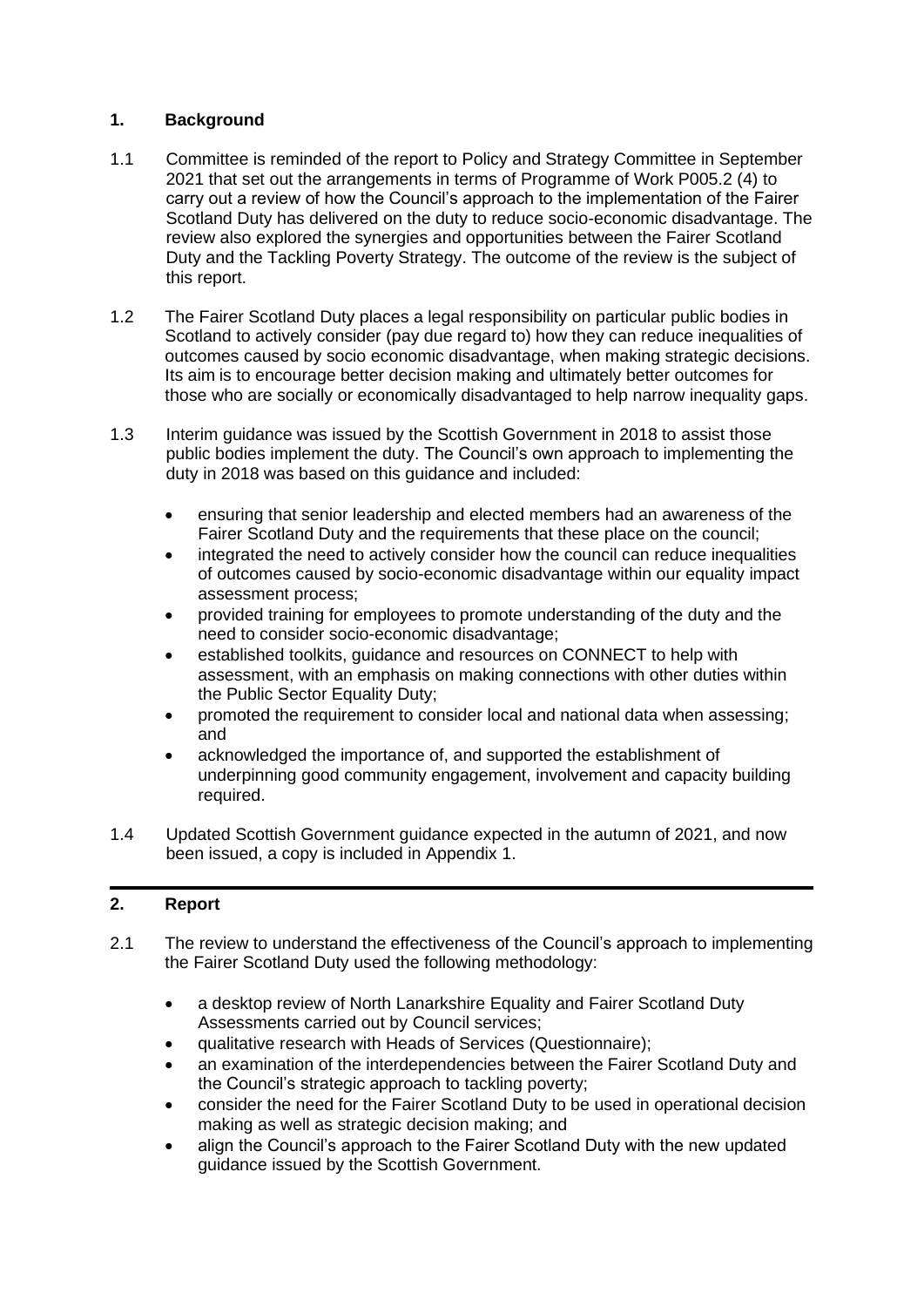## 2.2 **Equality and Fairer Scotland Duty Impact Assessments and what they tell us**

- 2.2.1 At the heart of the Fairer Scotland Duty (FSD) is the key requirement that public bodies must actively consider, at an appropriately defined level, what more they can do to reduce the inequalities caused by socio-economic disadvantage, in any strategic decision-making or policy development context. The interim guidance recommended that a written assessment should be published showing how this has been done.
- 2.2.2 To assist with evidencing this active consideration required by the Duty, the Council made the decision to integrate the Fairer Scotland Duty into the Equality Impact assessment process, that is a requirement of the Public Sector Equality Duties. These 2 duties are inextricably linked for the following reasons:
	- the FSD's origins are within the Equality Act 2010 (originally the socio-economic duty that was retracted by the British Government and introduced as the FSD by the Scottish Government in 2018);
	- both duties have the requirement to pay due regard active consideration to tackle socio-economic disadvantage and advance equality; and
	- it is well understood that those who share protected characteristics are often at higher risk of socio-economic disadvantage.
- 2.2.3 To examine the effectiveness of the Council in implementing the duty, the internal review encompassed:
	- an analysis of those assessments published on the Council website from November 2020; and
	- Heads of Service were asked, through a questionnaire,
		- $\circ$  about their experiences of making strategic decisions and assessing these under the FSD; and
		- $\circ$  carrying out the assessment and any changes they made to tackle socioeconomic disadvantage as a result.
- 2.2.4 Of the assessments published on the Council's website, nine were clear strategic decisions and all provided evidence of due regard under the FSD.
- 2.2.5 Whilst many responses to the Heads of Service questionnaire provided positive examples of where tackling socio-economic disadvantage was made, the Equality and FSD Assessment Form wasn't consistently used. This makes it difficult to determine whether in fact all aspects of socio-economic disadvantage - low income, low wealth, material and area deprivation – were actively considered and in addition, what, if any consideration was given to those with protected characteristics.
- 2.2.6 Where the integrated FSD and equality impact assessment form was used to assess impact, most found using it helpful. In addition, positive suggestions were provided in terms of improving the assessment form and available improving the level of information resources to assist those completing assessment. Suggestions included:
	- resources on CONNECT to continue to be updated as new research and evidence emerges in relation to socio-economic disadvantage;
	- raise awareness and understanding of the requirements across teams;
	- clear guidance on publishing assessments; and
	- provision of key contact(s) for FSD assessment queries.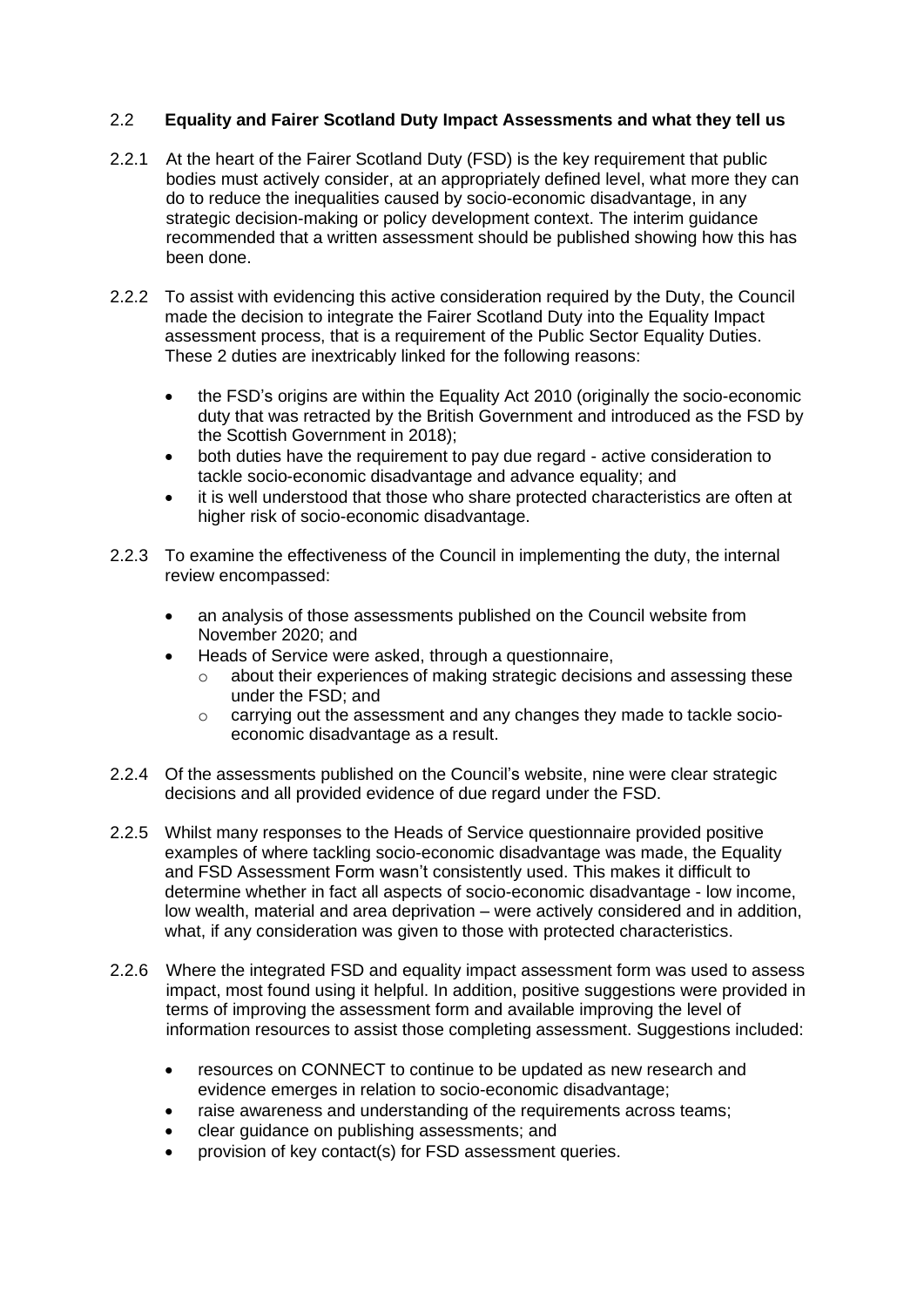# 2.3 **The Fairer Scotland Duty and Tackling Poverty Strategy**

- 2.3.1 Another facet of the review on how the Council has implemented the Fairer Scotland Duty was to look at the synergies with *Towards a Fairer North Lanarkshire Tackling Poverty Strategy*. Clearly the purpose of both is to identify, address and alleviate the causes and consequences of poverty. The Local Child Poverty Action Report and the Action Plan commits to poverty proofing decisions by embedding the assessment of the impact of strategic planning on poverty into our decision-making. The Council has sought to do this by integrating the FSD assessment into the equality impact assessment form.
- 2.3.2 The questionnaire asked Heads of Services whether they agreed with the Council's intention to go further than guidance and to undertake FSD assessments for all decisions, not just strategic considerations. Whilst there is support from a slight majority of Heads of Service, there is concern that such a move may not be proportionate and would run the risk that the assessments would become a mere tick box exercise.

#### 2.4 **Revised Fairer Scotland Duty Guidance – what's new?**

- 2.4.1 The Scottish Government has advised that The guidance hasn't changed substantially from what was published in 2018, as the duty hasn't changed, but it has been updated, enhanced and informed by the experience of delivering the duty over the last three years. The COVID 19 pandemic and its impacts are reflected in the guidance, highlighting how important consideration of socio-economic disadvantage is in decision making in order to tackle the unequal impact on those on low incomes, with low wealth, in material deprivation or living in deprived areas.
- 2.4.2 There have been some additions and updates, including:
	- new organisations have been added to the list of which public bodies are covered by the duty including Scottish National Investment Bank PLC and South of Scotland Enterprise, and under the 'Scottish Ministers' Forestry and Land Scotland; and Scottish Forestry have been added;
	- refreshed links have been added under Defining Socio-economic Disadvantage;
	- additional examples of inequality of outcome are given, including on employment, mental health, overweight and obesity and homelessness;
	- there is a longer list of what might constitute a strategic decision, although this cannot possibly cover all the strategic decisions an organisation makes, so it remains up to individual organisations to agree what their strategic decisions are;
	- questions have been added to help public bodies to know how well they have demonstrated due regard;
	- reference has been made to the National Taskforce for Human Rights and link between that work and the Fairer Scotland Duty;
	- an Organisational Readiness section has been added, highlighting some overlapping factors in helping public bodies prepare for, and meet the Duty;
	- the Preparing to Meet the Duty section has some new content to help organisations to inform their processes for carrying out Duty assessments;
	- across the Meeting the Duty day to day section additional questions have been added to assist consideration of each part;
	- an example 'Assessment not required' declaration is included in Annex B of the guidance should this be identified during the planning phase. This is just a suggested template and can be adapted to suit the Council's requirements and process;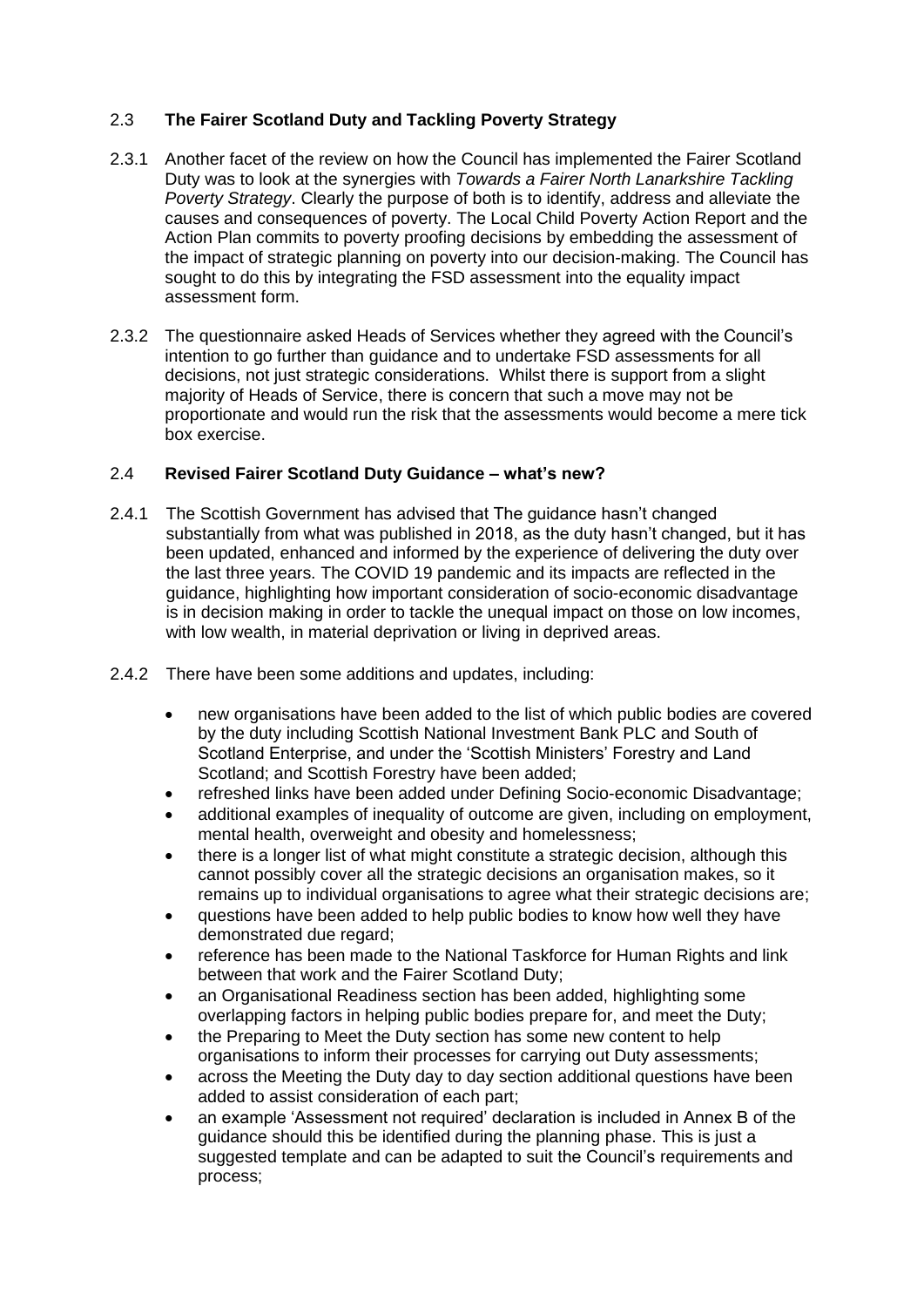- the Evidence section has additional information on what are good sources of lived experience of socio-economic disadvantage and who you might be able to engage with to inform evidence gathering and consideration of the duty;
- the Case Studies have been updated with live examples from NHS Lanarkshire. Scottish National Investment Bank, Scottish Government, East Lothian Council and NHS 24;
- all the data sources have been updated, with some links to new sources introduced; and
- an evaluation tool has been included in Annex A of the guidance. This is not a mandatory tool, but is included to help organisations with quality assurance of their Duty assessment processes, encouraging reflection and the identification of improvements. It can be adapted to suit the Council's needs.
- 2.4.3 Fairer Scotland Duty implementation support available The National Co-ordinator post has been extended to the end of September 2022.
- 2.4.4 Considering all of the above together with the suggestions provided by Heads of Service to strengthen the approach as referred to in section 2.2.6; and the statutory duty to undertake equality impact assessments of all new and revised policies - which in themselves should consider socio-economic disadvantage – and the integrated equality and FSD form to support this, it makes sense, at this time, to develop a programme of support and capacity building for those developing strategies and policies which will strengthen and evidence the Council's approach in considering socio-economic disadvantage in decision making, in order to tackle the unequal impacts of those on low incomes, with low wealth, experiencing material deprivation.

## 2.5 **Next Steps**

2.5.1 A plan of work will be established, to be overseen by a new Equalities and Inclusion Board, to further support the delivery and implementation of the required improvements to the Fairer Scotland Duty as set out in section 2.2 of the report and Appendix 1.

# **3. Public Sector Equality Duty and Fairer Scotland Duty**

3.1 This report is a direct consideration of the Fairer Scotland Duty. The review looked at its links to the PSED. No impact assessment required to be undertaken.

#### **4. Impact**

#### 4.1 **Financial impact**

4.1.1 None.

#### 4.2 **HR policy / Legislative impact**

4.2.1 The findings of the review will further support the Council's implementation of the Fairer Scotland Duty.

#### 4.3 **Technology / Digital impact**

4.3.1 None specific to the review.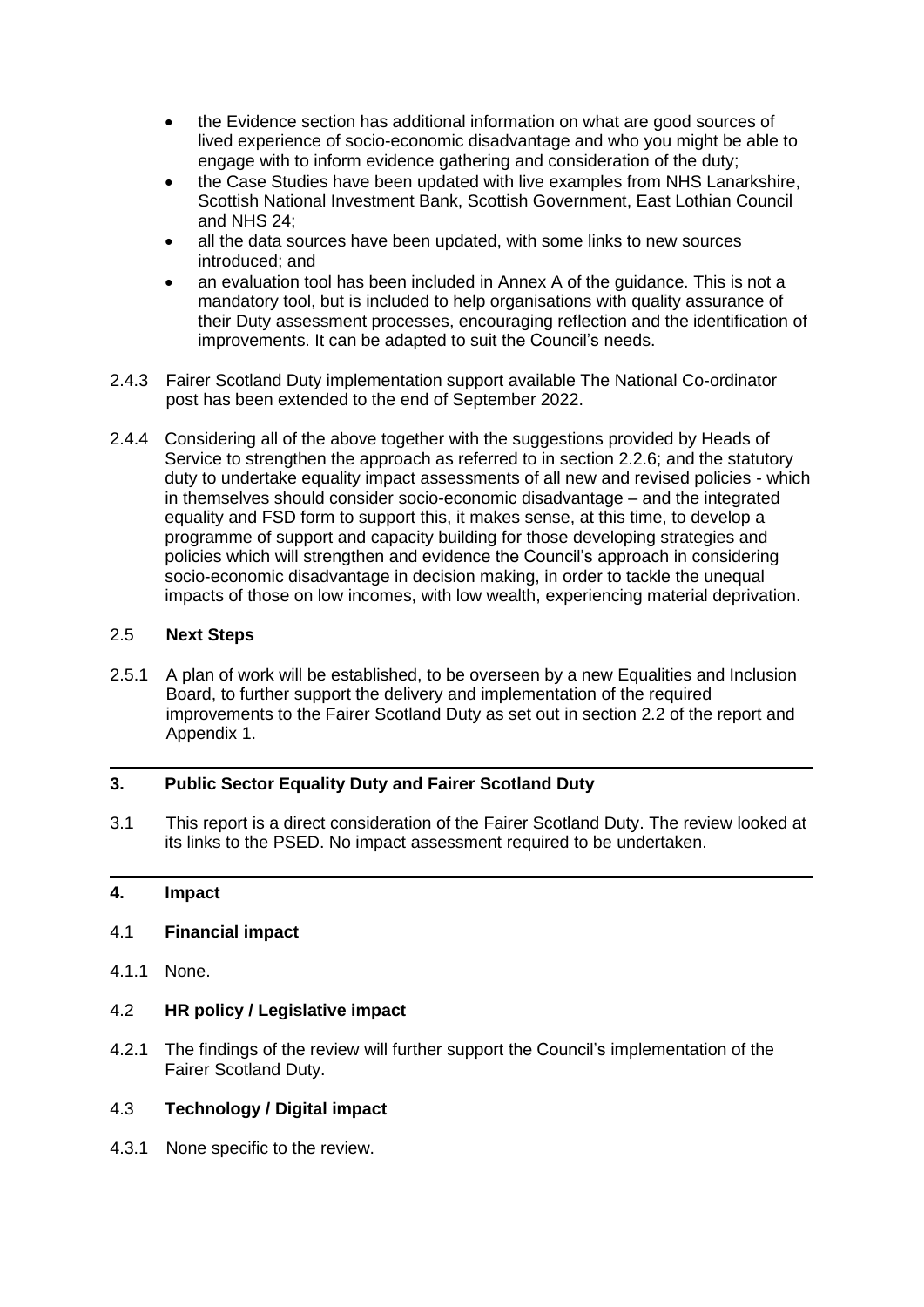#### 4.4 **Environmental impact**

4.4.1 None specific to the review.

#### 4.5 **Communications impact**

4.5.1 A communications plan will be required to disseminate the revised needs of the Fairer Scotland Duty across elected members and teams.

#### 4.6 **Risk impact**

4.6.1 By strengthening the Council's approach to implementing the Fairer Scotland Duty the risk of non-compliance is reduced.

## **5. Measures of success**

5.1 The ways in which the Council tackles socio-economic disadvantage is considered and evidenced within published impact assessments.

#### **6. Supporting documents**

6.1 Appendix 1 - The Fairer Scotland Duty – Guidance for Public Bodies

Ly manual

**Lizanne McMurrich Head of Communities**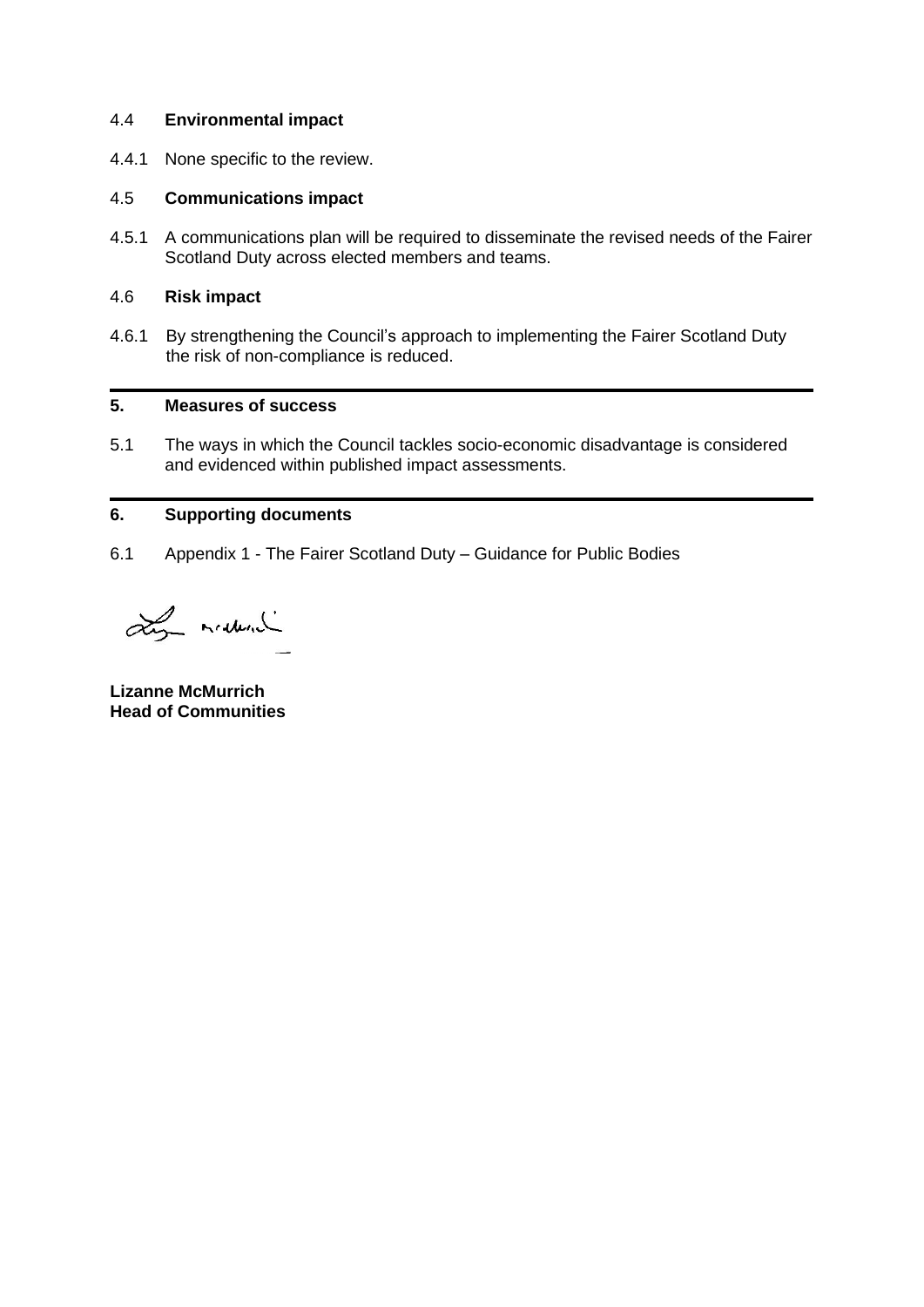

# **Revised Fairer Scotland Duty Guidance – what's new?**

The Fairer Scotland Duty came into force in April 2018 with interim guidance published by Scottish Government to support those public bodies subject to the duty in its implementation. On Monday 4 October 2021 the Scottish Government published revised Fairer Scotland Duty Guidance here [https://www.gov.scot/publications/fairer-scotland-duty-guidance-public](https://www.gov.scot/publications/fairer-scotland-duty-guidance-public-bodies/)[bodies/.](https://www.gov.scot/publications/fairer-scotland-duty-guidance-public-bodies/) This statutory guidance must be taken into account by the public bodies subject to the Duty when deciding how to fulfil the Duty.

The Fairer Scotland Duty places a legal responsibility on particular public bodies in Scotland to actively consider ('pay due regard' to) how they can reduce inequalities of outcome caused by socio-economic disadvantage, when making strategic decisions.

Those public bodies have been implementing the Duty for the last three years and their experiences informed this revised guidance via engagement with the Fairer Scotland Duty Leads Network and through the National Co-ordinator. The Scottish Government also undertook a consultation, the analysis of which can be found on the Fairer Scotland Duty KHub [here.](https://www.khub.net/group/fairer-scotland-duty/group-library/-/document_library/Sz8Ah1O1ukgg/view/155999460?_com_liferay_document_library_web_portlet_DLPortlet_INSTANCE_Sz8Ah1O1ukgg_navigation=home&_com_liferay_document_library_web_portlet_DLPortlet_INSTANCE_Sz8Ah1O1ukgg_orderByCol=creationDate&_com_liferay_document_library_web_portlet_DLPortlet_INSTANCE_Sz8Ah1O1ukgg_orderByType=desc&_com_liferay_document_library_web_portlet_DLPortlet_INSTANCE_Sz8Ah1O1ukgg_fileEntryTypeId=-1) The guidance is also informed by the report from the Equality and Human Rights Commission 'Evaluating the Socio-Economic Duty in Scotland and Wales'.

#### **So, what's new in the guidance?**

The guidance hasn't changed substantially from what was published in 2018, as the duty hasn't changed, but it has been updated, enhanced and informed by the experience of delivering the duty over the last three years. The COVID 19 pandemic and its impacts are reflected in the guidance, highlighting how important consideration of socio-economic disadvantage is in decision making in order to tackle the unequal impact on those on low incomes, with low wealth, in material deprivation or living in deprived areas.

There have been some additions and updates, including:

- New organisations have been added to the list of which public bodies are covered by the duty including Scottish National Investment Bank PLC and South of Scotland Enterprise, and under the 'Scottish Ministers' Forestry and Land Scotland; and Scottish Forestry have been added.
- Refreshed links have been added under Defining Socio-economic Disadvantage.
- Additional examples of inequality of outcome are given, including on employment, mental health, overweight and obesity and homelessness.
- There is a longer list of what might constitute a strategic decision, although this cannot possibly cover all the strategic decisions an organisation makes, so it remains up to individual organisations to agree what their strategic decisions are.
- Questions have been added to help public bodies to know how well they have demonstrated due regard.